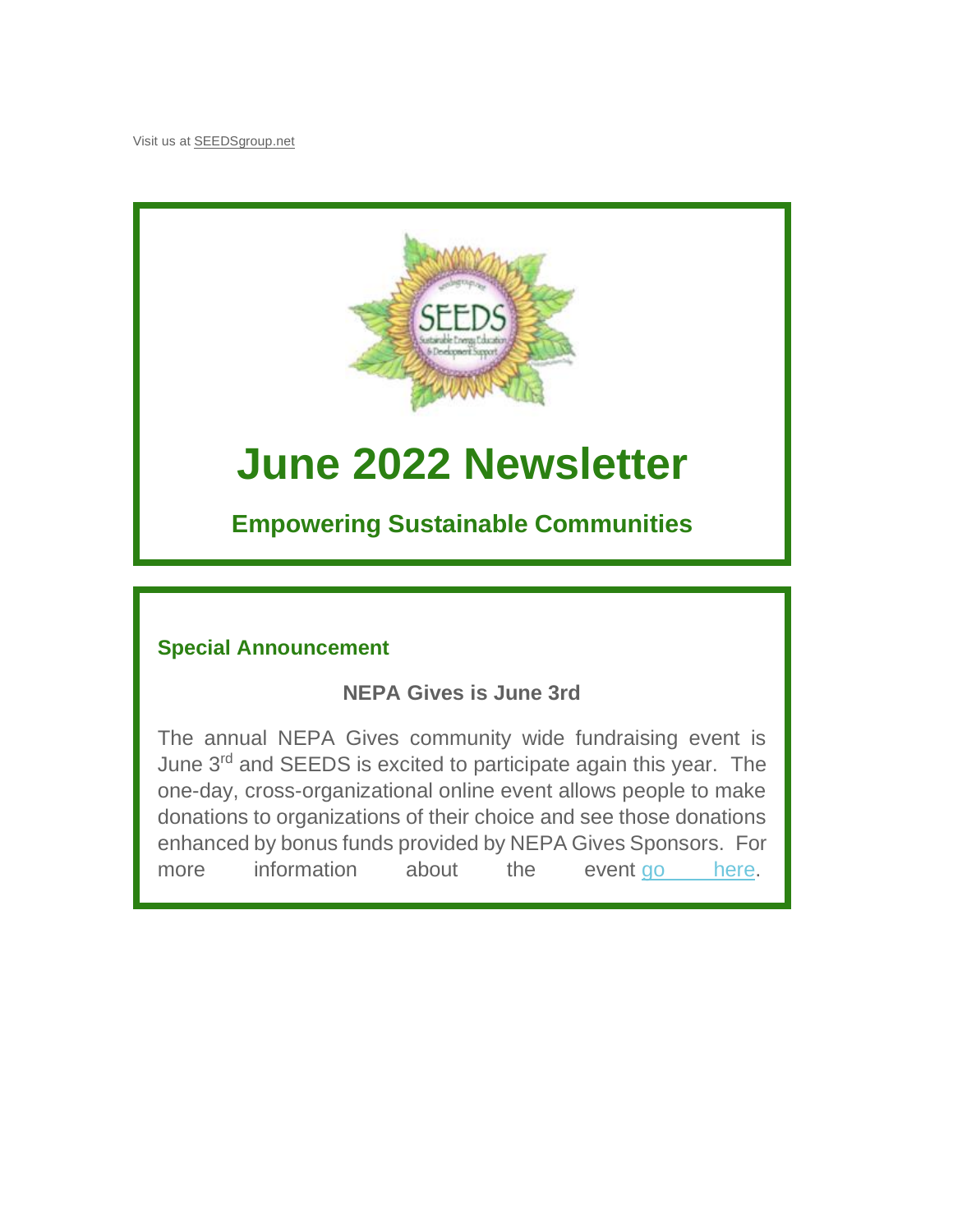

Any time after midnight on Friday June 3<sup>rd</sup> until 11:59pm anyone can make a donation by searching for SEEDS [on this site,](https://seedsgroup.us4.list-manage.com/track/click?u=2de0c21d43d0fd0237e9e7b4f&id=7cb37ba8a8&e=95734a3485) or going through the Donate Link on our website [found here.](https://seedsgroup.us4.list-manage.com/track/click?u=2de0c21d43d0fd0237e9e7b4f&id=858b963c78&e=95734a3485) Make sure you share your activity on social media to increase the awareness of this fundraising event for the many organizations of our community who are participating, and to boost SEEDS as well.

While NEPA Gives is a great occasion for fundraising, if monetary donations are not feasible for you please remember that SEEDS deeply appreciates all forms of donations, including time, involvement and expertise of our members. Please reach out to us at [info@seedsgroup.net](mailto:info@seedsgroup.net) if this kind of giving matches better for you.

### **SEEDS Welcomes**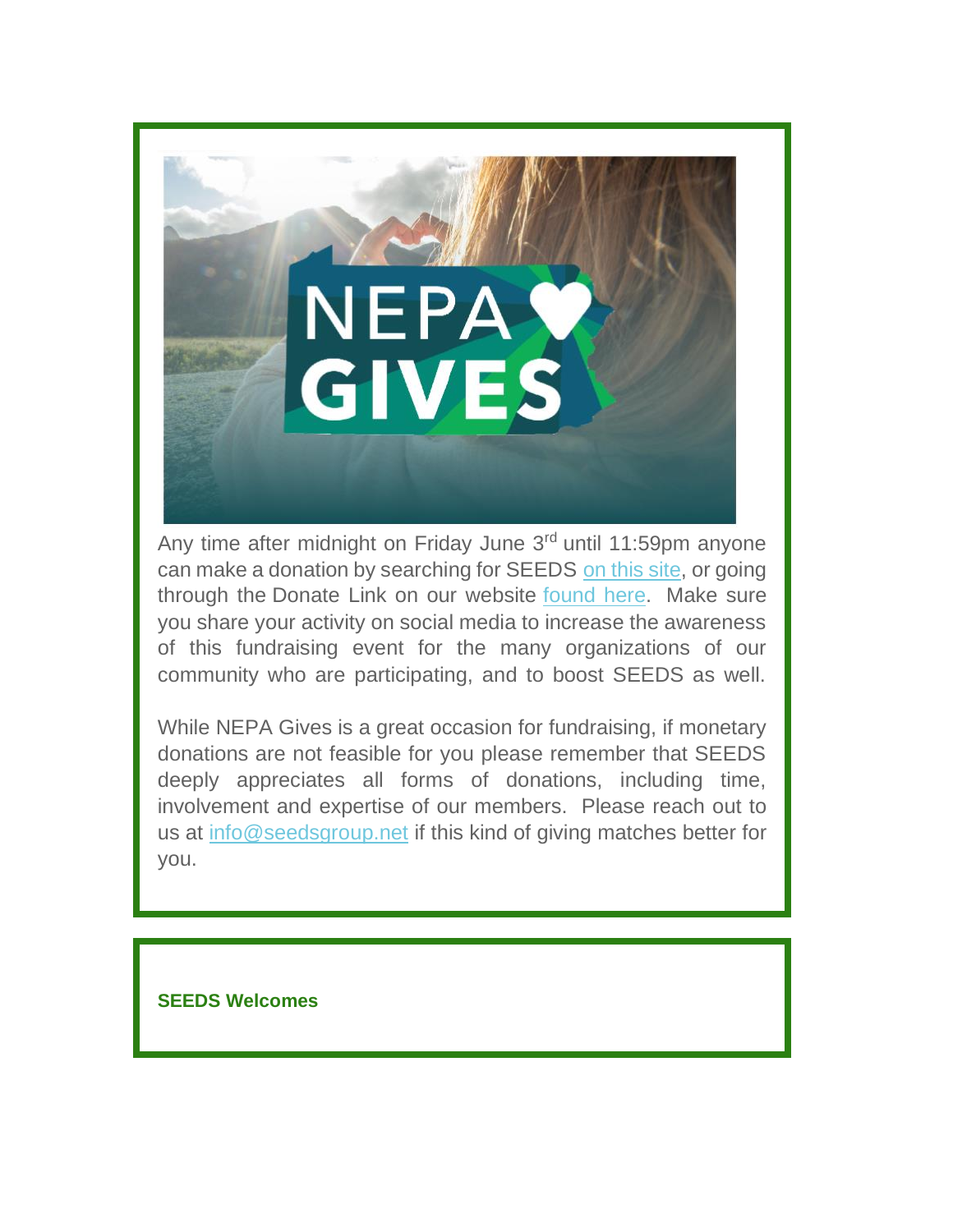## **Zoe Spaide New TEAAM Coordinator, Executive Director Assistant**

SEEDS is pleased to announce the addition of Zoe Spaide to staff as the Summer TEAAM (The Energy Awareness Action Movement)

Coordinator as well as Executive Director Assistant.

"We are so pleased to welcome Zoe to our staff. Her interests and studies seem a perfect match for our TEAAM program which has become an even more important resource as electricity rates have risen," says Kathy Dodge, SEEDS Board Chair. For more information about the TEAAM Initiative or to

sign up for an assessment, visit [seedsgroup.net/assessments.](https://seedsgroup.us4.list-manage.com/track/click?u=2de0c21d43d0fd0237e9e7b4f&id=84c8395383&e=95734a3485) You can also read more about SEEDS' TEAAM initiative in the next story below.

"I am really looking forward to Zoe becoming a member of the SEEDS Team. She offers a fresh perspective, coordinating experience, love for NEPA, and lots of ideas on how to improve the TEAAM program and support executive tasks. This summer is going to be monumental with Zoe on our team," says Olga Trushina, SEEDS Executive Director.

Zoe is a third year student at the University of Pittsburgh pursuing a degree in Environmental Studies and a certificate in Sustainability. A native of Wayne County, Zoe has always had a love of nature and the environment. Zoe has specific interests in environmental education, sustainability, and environmental justice. Most recently,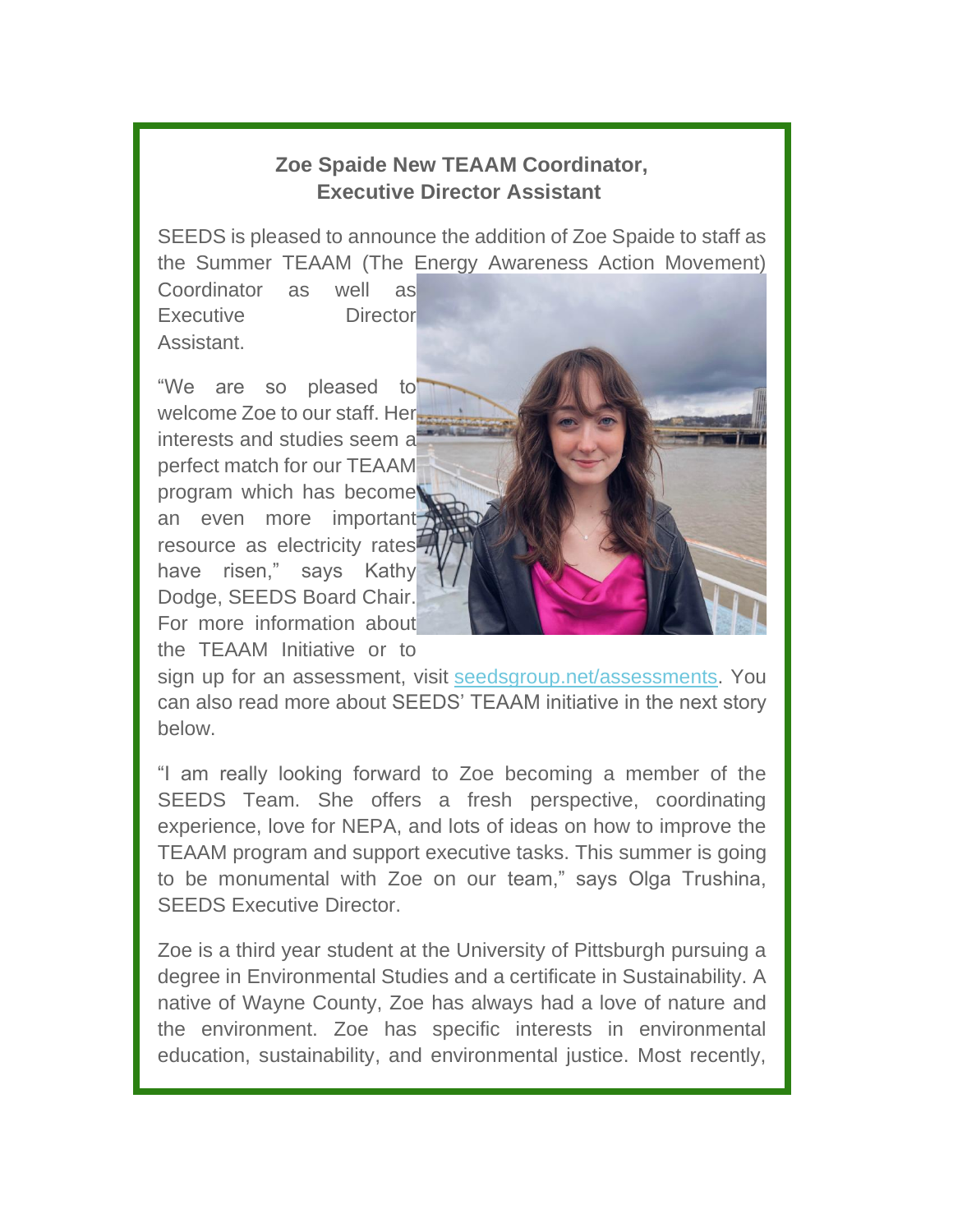Zoe has provided her fellow students at the University of Pittsburgh with sustainability/environmental career resources through the organization of a networking event, distribution of a career resource book, and production of a podcast series. In her free time, Zoe enjoys reading, hiking, and kayaking.

Welcome, Zoe! We are excited to have you on the team!

## **Local News**

# **SEEDS Offers Free Home Energy Efficiency Assessments to Lackawanna County Residents**

SEEDS is offering free Home Energy Efficiency Assessments to lowincome residents of Lackawanna County.

A SEEDS Home Energy Efficiency Assessment will help residents conserve energy, improve their home's comfort level, and save money. Their assessment team will inspect the interior and exterior of the residence and provide simple steps and advice for improving the home's energy efficiency. By improving the home's energy use, households can save a significant amount of money on energy bills annually and reduce fossil-fuel dependency.

The SEEDS assessment team members are trained by a course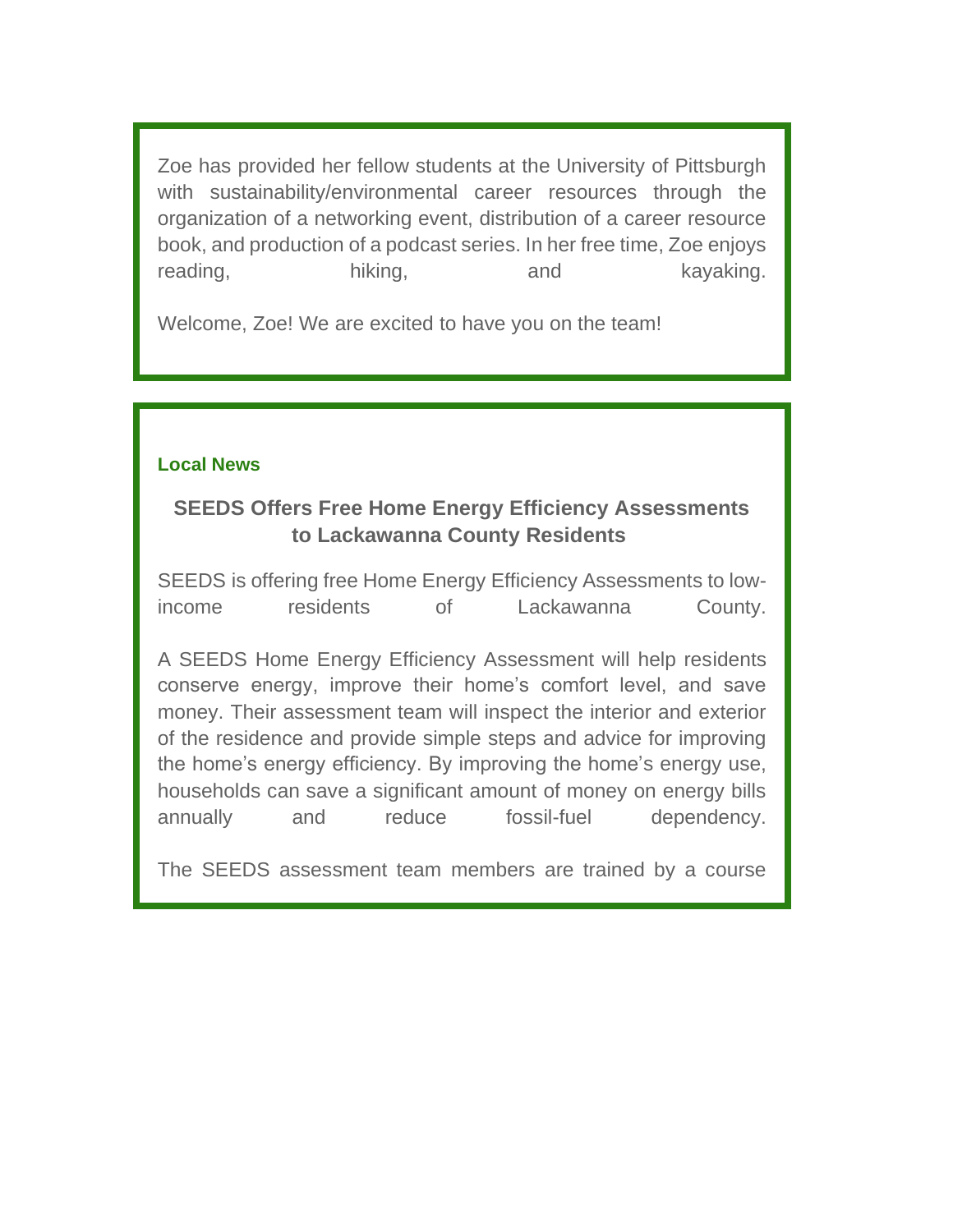

[d](https://seedsgroup.us4.list-manage.com/track/click?u=2de0c21d43d0fd0237e9e7b4f&id=e8da9a1011&e=95734a3485)esigned by a certified building analyst professional. The team is not affiliated with any business, and assessments are fully funded by membership dues and grants, so residents can rest assured that they are receiving impartial recommendations for reducing energy bills and/or fossil-fuel dependency. While SEEDS volunteers are

trained in energy assessment techniques, they are not certified energy auditors. Their assessments are for educational and informational purposes only.

The 2022 program, funded in part by the Scranton Community Foundation's Robert H. Spitz Foundation grant, will run from June to August. Those interested in applying for a free energy efficiency assessment should contact Program Coordinator, Zoe Spaide, at [assess@seedsgroup.net](mailto:assess@seedsgroup.net) or visit [seedsgroup.net/assessments.](https://seedsgroup.us4.list-manage.com/track/click?u=2de0c21d43d0fd0237e9e7b4f&id=d856f45cb3&e=95734a3485)

#### **#SolarDYK**

*Solar Did You Know with Jack Barnett* **Reader Question about Solar Generators**

Over the years, many SEEDS members have forwarded to us various solar installation proposals they've received as they have sought to install solar panels at their homes. As a general rule, SEEDS always recommends getting quotes from multiple certified contractors before selecting one. In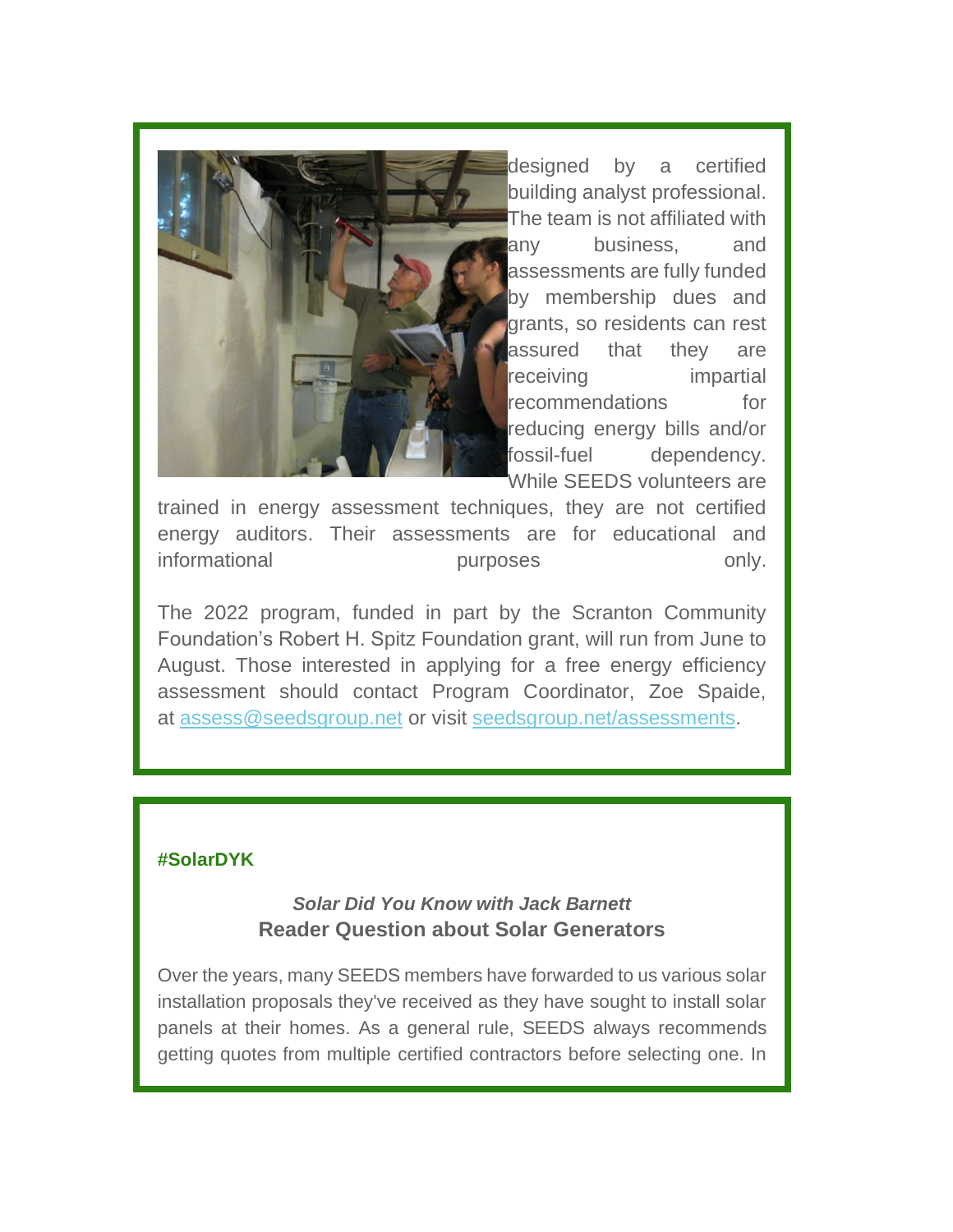this series I have gone over some key points to help you compare and

evaluate those proposals should you receive them.

Previous months we have looked at **Array** Capacity, the "Who" of [Your Proposal,](https://seedsgroup.us4.list-manage.com/track/click?u=2de0c21d43d0fd0237e9e7b4f&id=43acef9fcd&e=95734a3485) Production [Forecast](https://seedsgroup.us4.list-manage.com/track/click?u=2de0c21d43d0fd0237e9e7b4f&id=85676eab1c&e=95734a3485), and Price [Comparison](https://seedsgroup.us4.list-manage.com/track/click?u=2de0c21d43d0fd0237e9e7b4f&id=1ee0cd6ec9&e=95734a3485)**,** all of which you can read at our website through those links. This month we are sharing a great reader question we received via [info@seedsgroup.net](https://seedsgroup.us4.list-manage.com/track/click?u=2de0c21d43d0fd0237e9e7b4f&id=c6b58268ba&e=95734a3485) and my response.

We received a question from solar power and specifically a **solar powered generator.** In **energy** in the Northeast PA region. our email correspondence I



Jack Barnett is a SEEDS Board member, the Food Circle Rep and a Director and Lead for Project someone living in Montrose, PA pevelopment at the Clean Energy Co-op. who wanted to know more about Applying his environmental passion and expertise as a retired engineer, Jack is an enthusiastic and involved supporter of solar

wanted to clarify what she meant by generator, as some use the words "solar generator" for much smaller systems, that maybe can power a camper, or just a refrigerator in case of an electrical outage. Whole-house backup is of a much different scale.

Yes, it's possible to power a generator with solar that can back up an entire house, as myself and another SEEDS volunteer both have large solar arrays (greater than 10kW) plus the Tesla home batteries (PowerWall) that provide backup power when the utility grid is unavailable. Tesla no longer sells their batteries stand-alone, so I believe you currently would have to purchase the solar array from them as well, but of course there are several other battery manufacturers and independent installers available.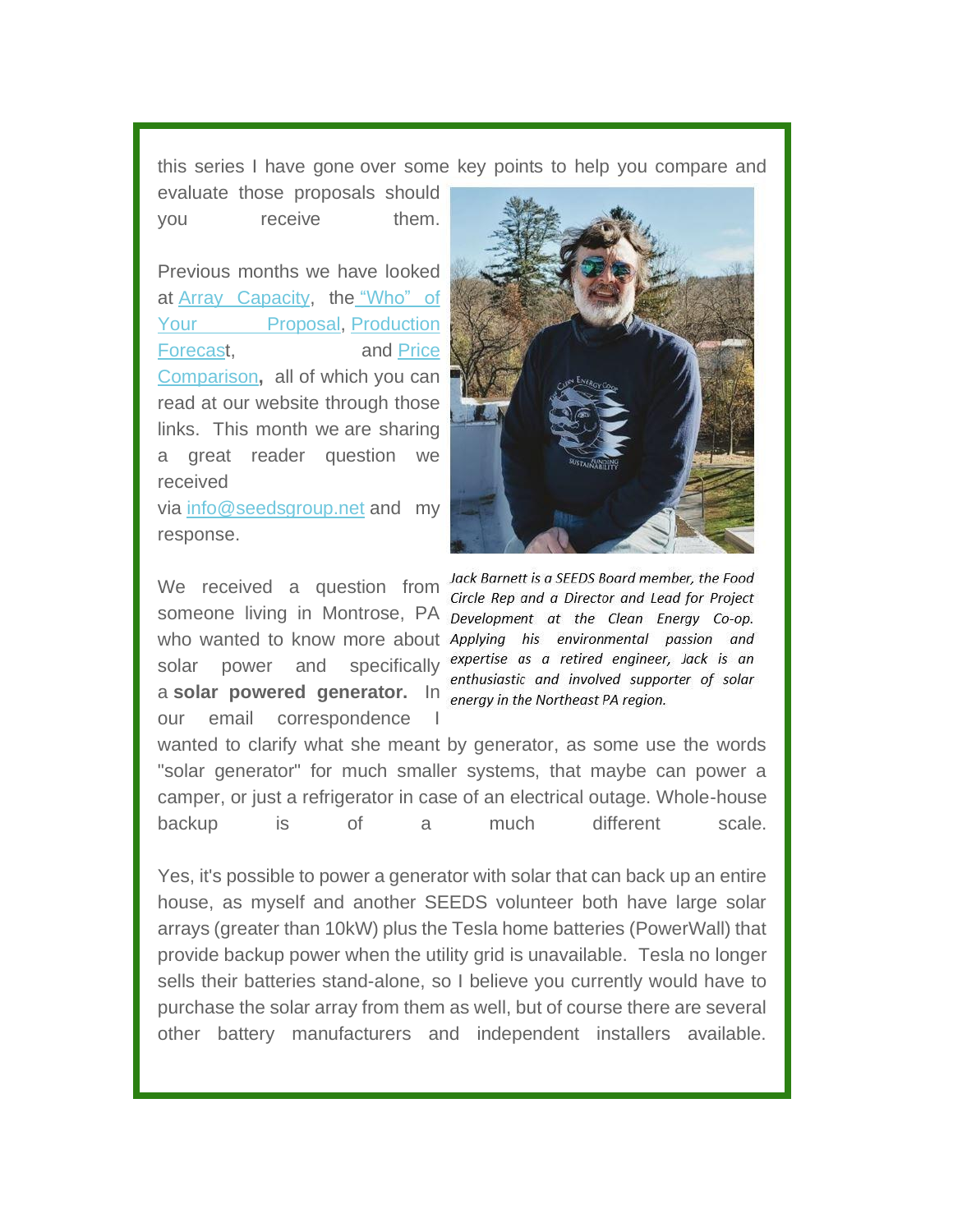This will be a large investment, much *much* larger than a fueled generator. The first thing to do is make sure you have sufficient unshaded area for the solar array. Roof-mounted will be the most economical, so long as it is oriented mostly south-ish. One could use publicly available aerial images to determine a rough assessment, and or SEEDS offers free solar site assessments to the its members.

A 10kW solar array will require on the order of 25 panels or more, each about 2 sq yards, so 900+ sq ft. The average PA home ( about 10,000kWh annual usage) could be powered by such an array for the entire year, using net-metering, and without batteries. You don't need batteries to go solar!

In PA such an array, professionally installed is likely to cost about \$30,000, *before* adding the batteries (see this page from [EnergySage.com\)](https://seedsgroup.us4.list-manage.com/track/click?u=2de0c21d43d0fd0237e9e7b4f&id=1e2e8ca3f7&e=95734a3485). This type of solar system allows for excess produced electricity to go out to the grid--basically your electric meter rolls backwards--and you get that energy credited on your utility bill to be used at night, during cloud cover or even carried forward into winter when the array will be producing much less electricity due to less sunlight. However, without batteries, this type of system won't work during grid outages. You would need a traditional generator or a battery bank for that.

A home battery bank is sized independently from the solar array that charges it. Anything designed for whole-home capability will have 10kW or more of power, a size that is able to power average household on instantaneous demand. But the most important sizing aspect for batteries is the **kWhr rating** ("kilowatt hour rating"), or an older term is AmpHours. This term refers to how long it lasts. I suggest you look at your utilities bill to find your average kWhr usage per day. It may vary significantly between summer and winter, so pick the higher number. If you want the batteries to last for 8 hours during a grid outage, then divide that number by 3. If you want the batteries to last for 2 days, multiply it by 2. Of course, the batteries will be recharged by the solar array, but it is important to remember this will only happen if the array is receiving sufficient sunshine. In general, having at least one day of backup without recharging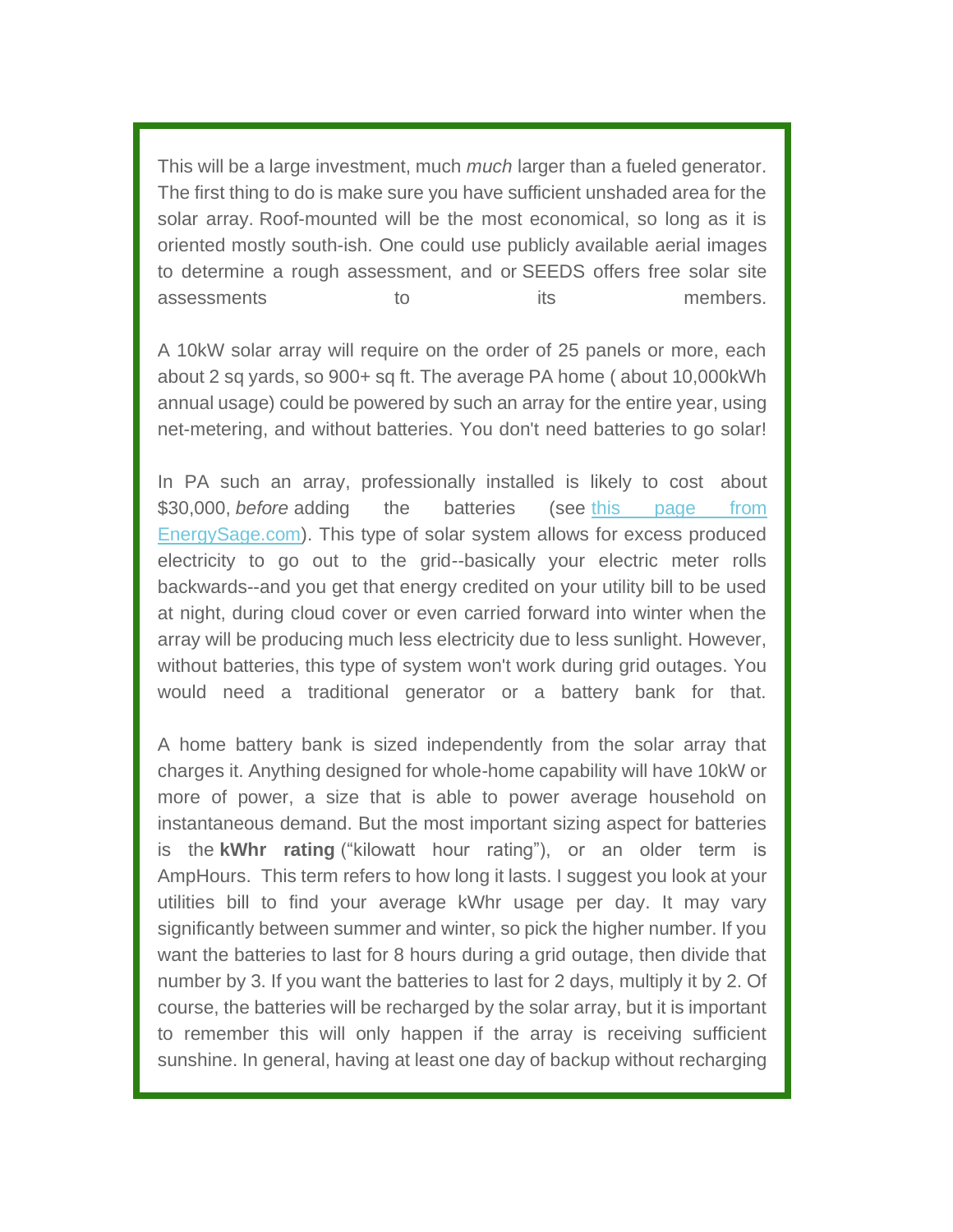is good. For example, in my case, I have 26kWh in my battery bank, which is about 5 days of backup in summer (which is nearly infinite during that time of year since the sun shines a lot) but only 4 hours on the coldest winter day (our house is all electric, so much electricity is used for space heating). Our Tesla batteries were roughly \$15,000 installed in 2018, but prices are higher now, and the same installation today seems likely to cost around \$19,000.

Now, the good news is when the batteries are configured to only recharge from the solar, then they qualify for a federal tax credit, which is currently 26% of the total project cost (solar plus batteries). That's a credit (not a deduction), so comes dollar for dollar off the taxes you otherwise would pay. The credit can be carried forward into future years if your tax liability is not that large. However, that's only for systems completed and operational by December 31, 2022. The credit is reduced to 22% of the cost in 2023. Under current tax regulations, this credit is no longer available to residential systems after December 31, 2023—legislation would have to be updated.

See [this SEEDS webpage](https://seedsgroup.us4.list-manage.com/track/click?u=2de0c21d43d0fd0237e9e7b4f&id=73369060db&e=95734a3485) for the reputable solar contractors we know of based in Northeast Pennsylvania, who should also have experience installing batteries. There are also the larger national solar companies, such as Tesla, SunRun and others, but we feel it's better to support locallyowned businesses, plus they are going to be nearby and better able to service the equipment if needed.

Do you have questions relating to solar power or solar panel installation? Send them to us at [info@seedsgroup.net](mailto:info@seedsgroup.net) and we can include them in future installments!

#### **#SEEDSGoodNews**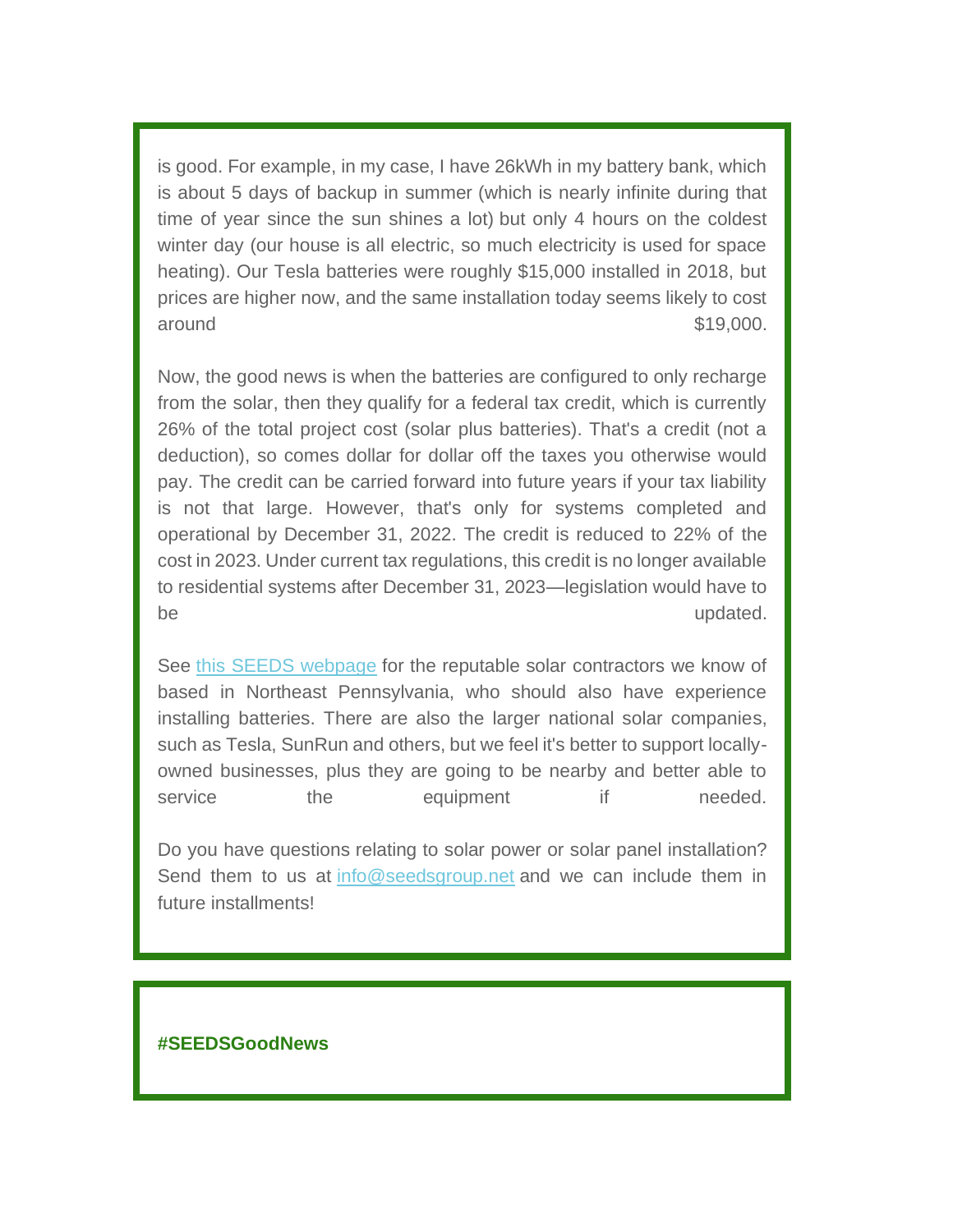## **More Growth in Electric Vehicle Interest, Near and Far**

SEEDS was honored to participate in the ribbon cutting ceremony for a brand new EV Charging Station at the Himalayan Institute main



campus in Honesdale, PA on May 15<sup>th</sup>. Wayne County Commissioner Jocelyn Cramer cut the ribbon, pictured here. This station marks the third in the Honesdale area, joining one at the Fred Miller Pavilion on Main Street, which is owned by Honesdale Borough, and the other at the Stourbridge Project, owned by Wayne **County** County.

"I think the Himalayan Institute is so wise to do this. Despite reluctance of many to

invest in an electric vehicle, this is the way the world is heading, especially now with gas prices so high," says SEEDS Chair and EV owner Kathy Dodge. "I enjoy passing gas stations. I have taken trips

to Florida and Maine with no problems finding charging stations. I can charge my car up to 300 miles in 20 to 45 minutes, enough time for stretch, lunch break, and pit stop."



High gas prices are accelerating the shift to electric transportation. From electric cars and trucks to electric bikes and scooters, consumer interest in electric transportation has grown as gas prices remain high. Google searches for electric cars hit record highs as drivers look for new ways to save on fuel costs, but the short supply of electric cars is also pushing drivers to look into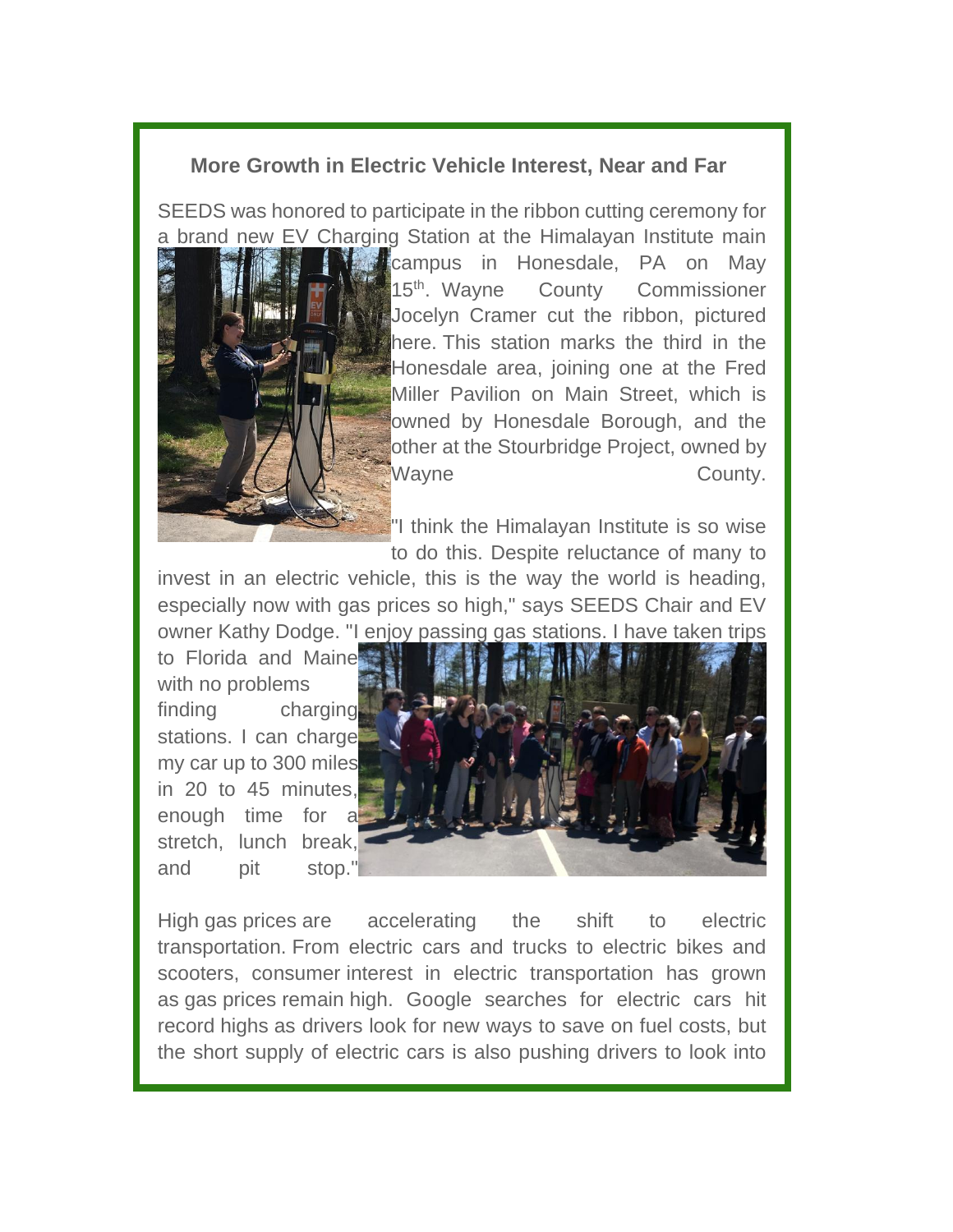other electric options. Electric bicycle dealers are reporting significant sales growth in recent weeks, and electric scooter sales are up 70 percent in some places compared to the same time last year. Read more about these trends in articles from [The Wall Street](https://seedsgroup.us4.list-manage.com/track/click?u=2de0c21d43d0fd0237e9e7b4f&id=aaae287183&e=95734a3485)  [Journal](https://seedsgroup.us4.list-manage.com/track/click?u=2de0c21d43d0fd0237e9e7b4f&id=aaae287183&e=95734a3485) (paywall), [Electrek,](https://seedsgroup.us4.list-manage.com/track/click?u=2de0c21d43d0fd0237e9e7b4f&id=43975011ca&e=95734a3485) [Treehugger,](https://seedsgroup.us4.list-manage.com/track/click?u=2de0c21d43d0fd0237e9e7b4f&id=350c0d8a03&e=95734a3485)and [Jalopnik](https://seedsgroup.us4.list-manage.com/track/click?u=2de0c21d43d0fd0237e9e7b4f&id=064f1de0b6&e=95734a3485).

Special thanks to Jane Bollinger for contributing to this piece.

#### **#SEEDSGoodNews**

## **Solar Panels Work in Winter**

According to a [recent story](https://seedsgroup.us4.list-manage.com/track/click?u=2de0c21d43d0fd0237e9e7b4f&id=72b61c88b2&e=95734a3485) from [Inside Climate News,](https://seedsgroup.us4.list-manage.com/track/click?u=2de0c21d43d0fd0237e9e7b4f&id=ec3b89f5f6&e=95734a3485) the old criticism of solar energy not working during the winter months in the northern area has been dispelled by double sided solar panels. The article explains that " [a] [recent paper](https://seedsgroup.us4.list-manage.com/track/click?u=2de0c21d43d0fd0237e9e7b4f&id=35ec5811da&e=95734a3485) led by researchers at Western University in London, Ontario shows that the use of 'bifacial' photovoltaic panels—solar panels that take in sunlight from both sides—produces substantially more electricity during winter



compared to using one-sided panels, based on data from a solar array that has both kinds of panels." This is even better news when you learn that these two-sided panels accounted for 85% of solar panels sold in 2021, a significant increase from below 20% in 2017.

These double sided panels are able to

significantly increase their sunlight collection by using the light that is reflected off the snow on the ground, which hits the back of the panel. It is also possible that the double siding increases the heat of the panels during the winter months, which accelerates the melting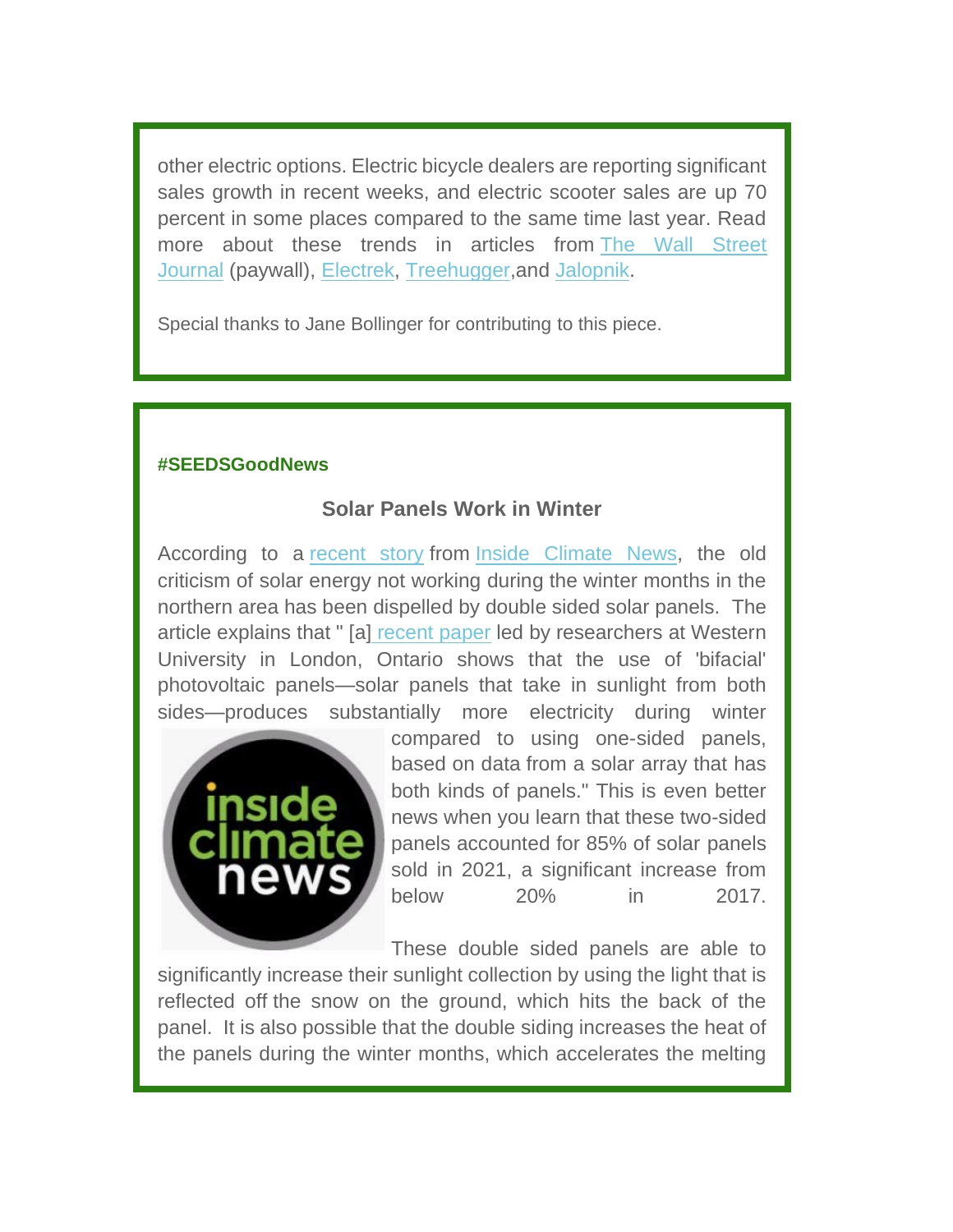snow and clears the front side of the panel faster as well, but that exact feature was not examined by the study, and this hypothesis would have to be studied further. Regardless, the increase in energy created by the second sided silicon coating makes solar energy even more productive than ever, an improvement that benefits solar energy collection in places like Northeastern Pennsylvania and neighboring areas. While the article warns that such areas will never collect as much solar energy as a field in Arizona for instance, this kind of innovation improves the renewable energy options for everyone, making solar energy an even more attractive investment for the future.

#### **#SEEDSGoodNews**

Do you have any #SEEDSGoodNews stories to share with the SEEDS community? Send them to us at [newsletter@seedsgroup.net](mailto:info@seedsgroup.net) or tag us on social media! They can be local stories from your community, or stories from around the world--anything to celebrate and spread the word about the progress of energy efficiency, renewable energy or sustainable living wherever you hear about it!

**If you are not a member of SEEDS, please consider** [joining us](https://seedsgroup.us4.list-manage.com/track/click?u=2de0c21d43d0fd0237e9e7b4f&id=180812f6fe&e=95734a3485) **today!** You can use this link to share our membership page with others: [https://seedsgroup.net/become-a-member/](https://seedsgroup.us4.list-manage.com/track/click?u=2de0c21d43d0fd0237e9e7b4f&id=cfabad3c4b&e=95734a3485)